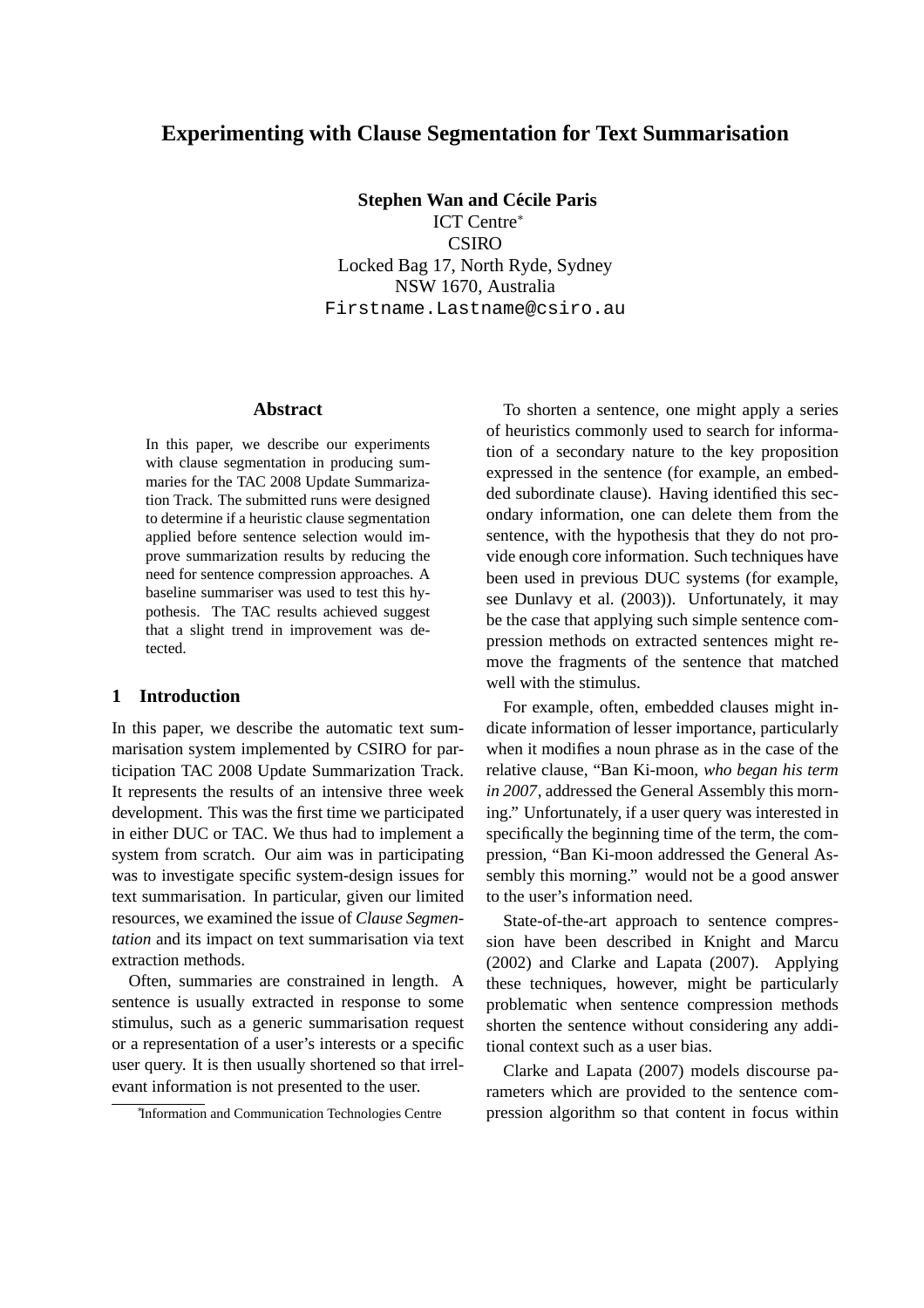- Title: Airbus A380
- Narrative: Describe developments in the production and launch of the Airbus A380.

Figure 1: A Topic Statement

the overall document is not removed. Such a method could be applied to take the query into account in a similar way. However, these approaches do take some amount of effort to deploy and are usually dependent on suitable training data for machine learning methods.

Nevertheless, to meet the space constraint of 100 words imposed by the TAC 2008 competition, some method of shortening sentences is clearly necessary. For our participation this year, state of the art compression methods were not feasible in terms of resources, and heuristic approaches seemed to run the risk of omitting the very information that would provide a good answer.

In response to this, we designed a system that would apply clause segmentation to document sentences *before* they were selected. Once this segmentation has occurred, clauses that match queries would not require further compression since they are already short. An unsupervised heuristic clause segmentation tool was implemented based on the same heuristics for sentence compression, with some modifications to correct fragments such that they resembled grammatical sentences.

In the remainder of this paper, we describe the system developed for the TAC 2008 Update Summarization Track and the evaluation results that addressed this design questions.

## **2 The Update Summarisation Task**

In the task specification, each summarisation training and test case is provided with a topic statement that represents the user's interests. It includes a *title* categorising that interest and a series of "essay question"-like directives outlining the specific aspects of the topic in which the user is interested. These directives are referred to as the *narrative*. An example is provided in Figure 1.

In addition to the topic statement, each training and test case also includes an ordered pair of doc-



Figure 2: System Architecture Diagram

ument sets, referred to as Document Set A and B, respectively. The two sets are constructed such that documents in Set B have a time-stamp that occurs chronologically after documents in the first set. The update summarisation task requires that Document Set A is summarised with respect to the topic statement. This is essentially a standard query-biased multi-document summarisation scenario.

The update summarisation task also requires that Document Set B be summarised with respect to the topic statement *and* the first set to produce an *Update* summary. This update summary should select information that relates to the topic statement that does not appear in Document Set A.

## **3 System Architecture**

### **3.1 An Overview**

Our summarisation system was designed as a pipeline of four sub-tasks: *Query Processing*, *Text Normalisation*, *Query-biased Multi-document Summarisation* (QBMDS) and a *Answer Compilation*. The QBMDS stage decomposes into two variants, depending on which of the two sets is being summarised. Figure 2 presents a pictorial representation of this pipeline.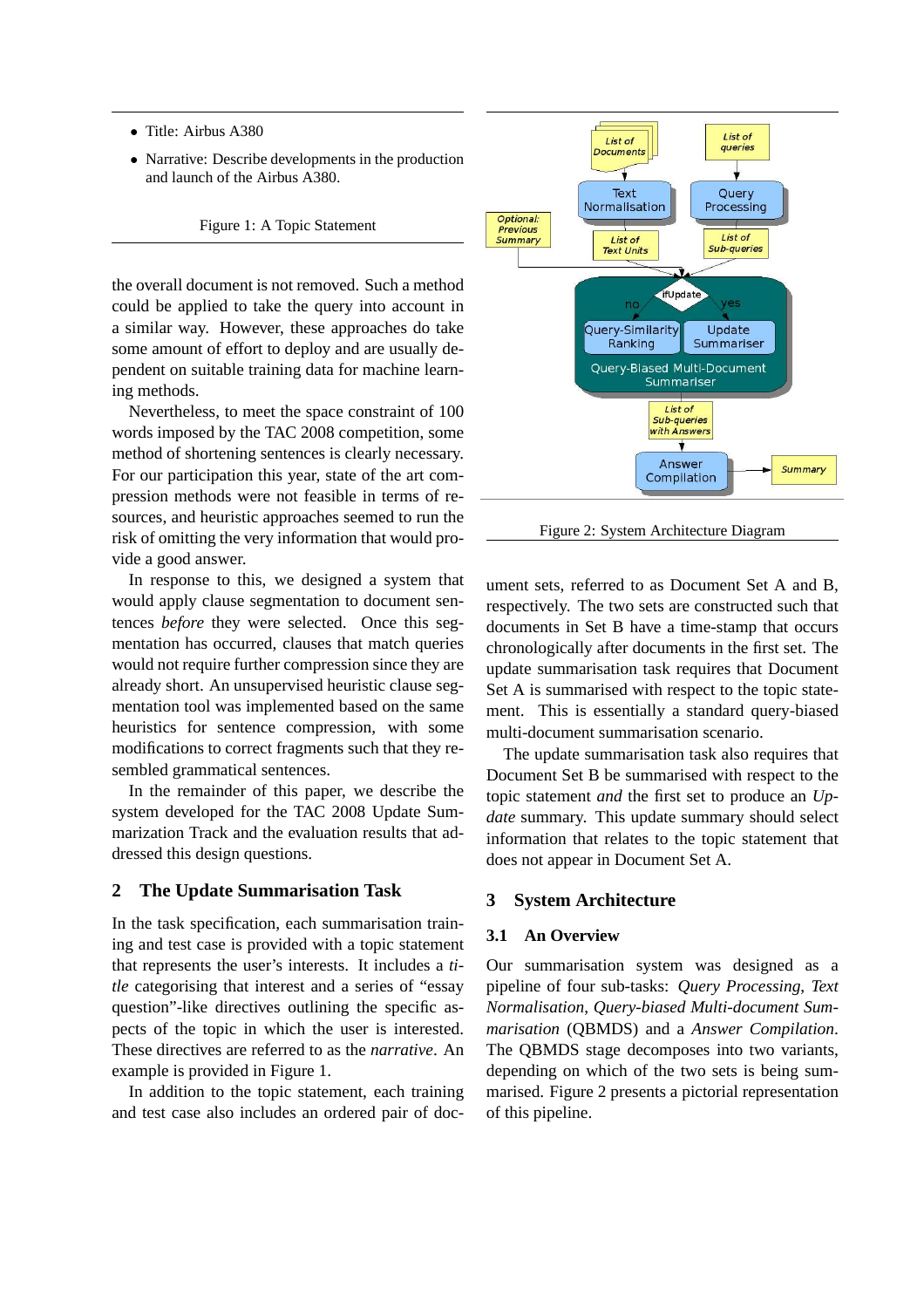The topic statement is first analysed so that the narrative, usually a lengthy sentence involving multiple conjoined main clauses, is decomposed into component sub-queries. In the Text Normalisation stage, the document sets, representing the results of a document search process, are first pre-processed to delimit sentences. If the clause segmentation system parameter is set, then sentences are separated into clauses. We refer here to the smallest unit of text segmentation as a *Text Unit* which can either be, in this case, a sentence or a clause.

Each sub-query is then matched in the QBMDS stage against the text units in the document set. The matching process returns a ranked list of text units, the top-ranking of which will be considered as answers to the sub-query.

Finally, to generate the summary, we iterate through each sub-query and its matched text units, choosing the best text units until the available space is exhausted. We now describe each of these stages in more detail.

## **3.2 Query Processing**

Following Mollá and Wan (2006) the narrative of the topic statement is split into its component questions. In this work, a slightly different set of rules is used to perform sub-query splits. In particular, this system does not rely on creating grammatically correct questions from sub-queries, since these will be treated as bag-of-words queries by the summarisation module.

To separate the narrative into its component subqueries, we first segment it into sentences, if multiple sentences exist, using the *sptoolkit* from Manchester University.<sup>1</sup> The sub-query segmentation algorithm then applies the following heuristics:

- 1. Segment narrative text into sub-queries where a WH-word is found.
- 2. Segment narrative text into sub-queries if a conjunction (in this case, "and" or ";") is found.

The heuristics are applied in the order specified so that heuristic (1) is applied to each sentence to produce a list of sub-queries. Each of these sub-queries

is then analysed with heuristic (2) to produce finegrained sub-queries.

The sample topic statement in Section 1 would be transformed into the following sub-queries:

Sub-Queries:

- describe developments in the production
- launch of the Airbus A380

Finally, when searching for text units that match the sub-query, words from the title of the topic statement are appended to introduce the topic for the search.

Unique Search Terms for Sub-Queries:

- describe developments in the production Airbus A380
- launch of the Airbus A380

#### **3.3 Text Normalisation**

In this work, we decided to use our own clause segmentation approach since it needs to be of a length that is suitable as an answer to a sub-query. That is, we did not want the clauses to be too fine-grained as they must still contain sufficient information to be of use to the reader of the summary. As such, we opted to write a heuristic clause segmentation algorithm that would attempt to identify independent clauses (those that can stand by themselves as sentences).

To begin with, the text is segmented into sentences using the *sptoolkit*. Our clause segmentation algorithm uses a heuristic approach that breaks a string into components when certain strings are encountered. A post-process then repairs the segmented strings by concatenating it with its neighbour if a clause boundary is deemed to be unlikely.

Sentences are segmented whenever a conjunction or a set regular expression known to indicate clause splits is observed. In the latter case, this may include patterns containing certain punctuation marks. The string that triggered the clause split is referred to here as the *trigger string*. The string in between the trigger strings is referred to here as a *text segment*. The result of this first stage is a list of text segments and trigger strings.

<sup>1</sup> http://text0.mib.man.ac.uk:8080/scottpiao /sent detector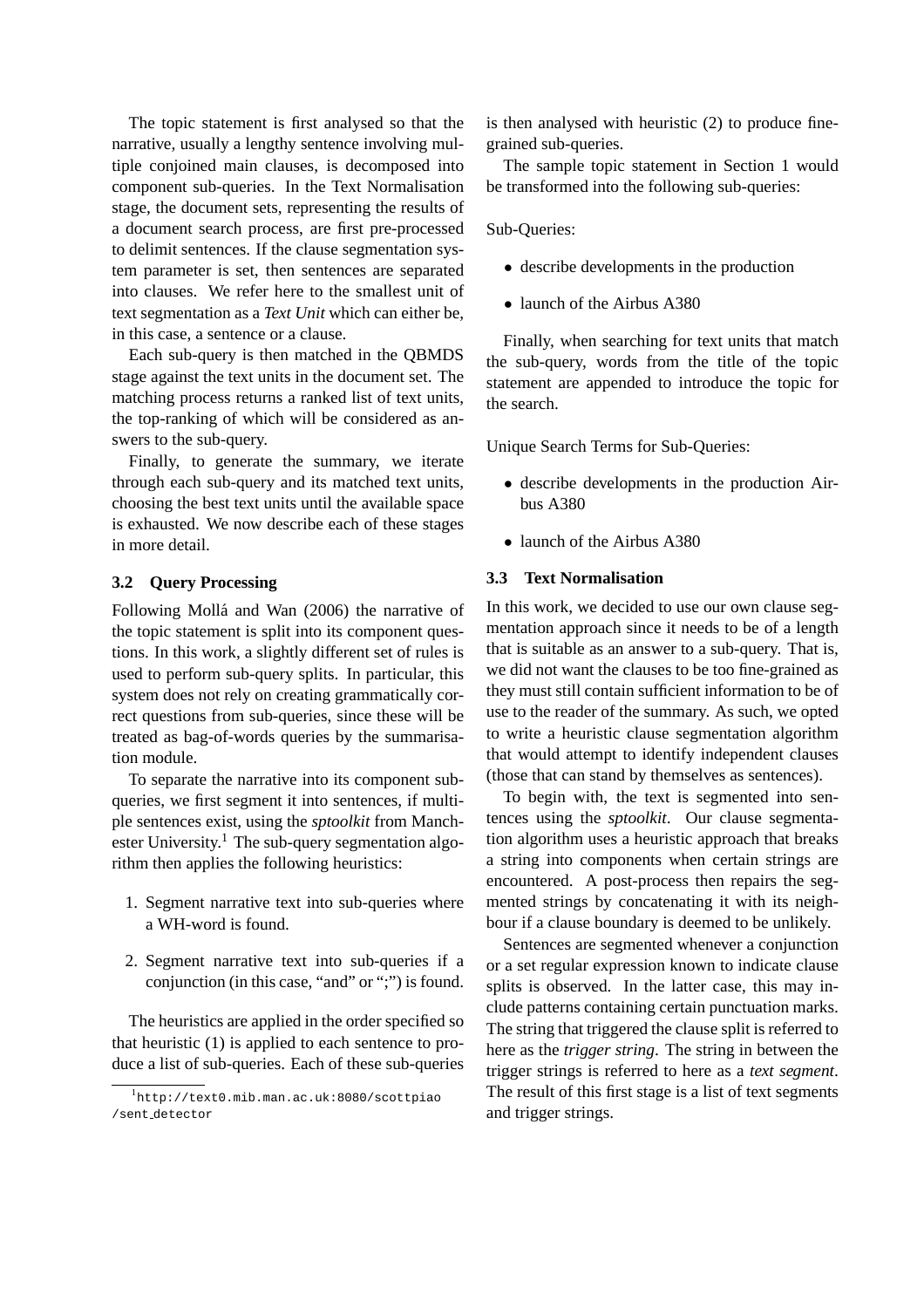Each text segment in the resulting list is then examined to see if it is a good independent clause. If the following is true:

- it is part of a list;
- it is a relative clause;
- it is simply too short;
- it begins with punctuation;
- it begins with attributive verbs like "said";
- or, it begins with the copula (for example "is", "was", "were")

then, it is deemed not to be an independent clause and is concatenated with the previous text segment with the appropriate trigger string re-inserted. The last four conditions in this list are there to handle any text segments that will display poorly when included in a summary.

## **3.4 Query-biased Multi-document Summarisation**

## **3.4.1 A Vector Space Approach**

To match text units to sub-queries, we use a standard information retrieval vector space approach (Salton and McGill, 1983) as applied to the text units segmented in the Text Normalisation stage. Such an approach has been used in a number of DUC entries (for example, see Radev et al. (2003)). Each text unit or sub-query was represented as a vector using unweighted term frequencies. The vector contains one dimension for every word in the vocabulary with the exception of those that occur in a stop-word list. We used cosine as the similarity metric between text units and sub-queries. The result is a ranked list of text units for a sub-query.

### **3.4.2 Update Summarisation**

To perform the update summarisation task, we modified the vector space approach above by changing the way words were ranked. We used the Maximal Marginal Relevance (MMR) method (Carbonell and Goldstein, 1998) to choose text units that were similar to the sub-query but different from sentences chosen when summarising Document Set A.

#### **3.5 Answer Compilation**

Once text units have been ranked for each sub-query, all that remains is to choose the top ranking units until the word limit is reached. The generated summary is constructed such that each sub-query and the answers found for it are turned into an attribute and value pair, in lieu of a more advanced text generator.

At first, the sub-query is modified so that an imperative is changed into a declarative fragment. For example, imperative verbs like "describe", "identify", "trace" or "include" are removed leaving some noun phrase. In the sub-query from Section 1, "describe developments in the production" becomes "developments in the production". This is referred to as the *query realisation*.

Until the word limit is reached, each sub-query is considered one by one and the top-ranked text unit for each sub-query is picked as the answer, if it has not already been included in the summary as an answer to some other sub-query. This ensures that a text unit is only seen once in the summary. The query realisation for the sub-query and the chosen text unit are concatenated using only a line break to denote that the former is the attribute and the latter is the value.

This approach runs the risk of omitting an entire sub-query if the word limit is reached prematurely. Examples of the output are presented in Figure 3 and 4 for the test case D0801A-A.

## **4 Evaluation**

This year, the evaluation at TAC'08 was performed manually by NIST and measure both readability and content. The latter was measured using the pyramid method (Nenkova and Passonneau, 2004).

The results for the two variant of our system, Sentence Segmented (SS) and Clause Segmented (CS) are presented in Tables 1 and 2 in Figure 5, which show performance on Document Set A and B respectively. Numbers in the brackets refer to the rank in the evaluation. The metrics reported arace the Pyramid method, the number of Summarization Content Units (SCU), the linguistic quality and the responsiveness. There were 58 competing systems (peers). The run identifier in the evaluation (run id) for each was 8 and 38, respectively.

Both systems rank relatively low comparing to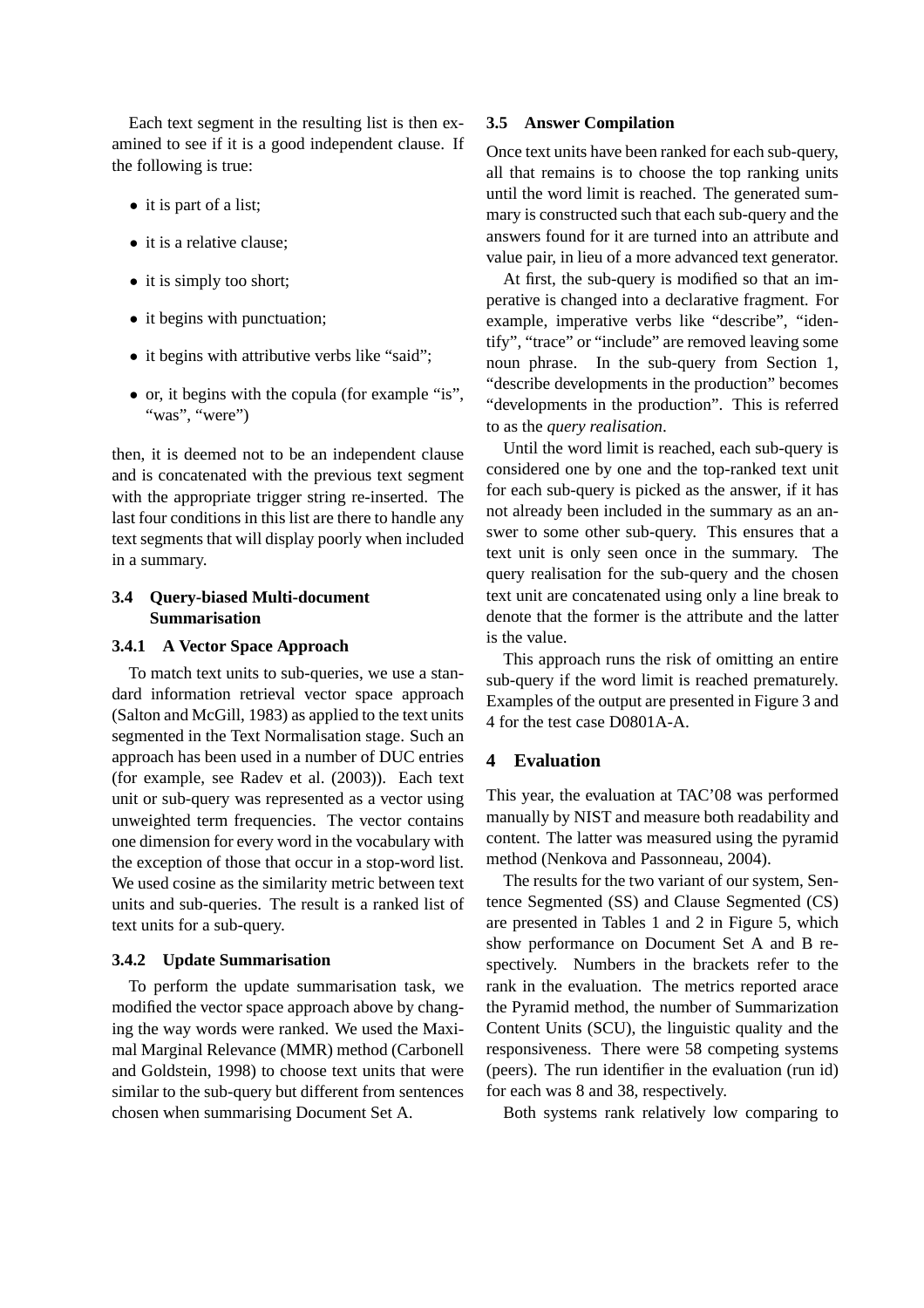### • *First Document Set:*

Developments in the production:

Airbus also stresses the plane's fuel efficiency, claiming that a customer driving a compact car to the airport will burn more fuel per mile than the A380 requires to move one passenger 100 miles. A team of Airbus specialists has visited major airports over the past few years to determine how much work will be necessary to allow the A380 to use runways and terminals. The new Airbus "superjumbo" which will be officially unveiled Tuesday, is the product of a decade of designing.

Launch of the airbus a380: A launch decision is expected in mid-2005.

• *Second Document Set:*

Developments in the production:

Airbus said Wednesday the delays were due to production problems linked to the cabin fittings demanded by the different clients. Airbus said Wednesday it was up to six months behind schedule in delivering its new superjumbo A380 aircraft to airlines due to production problems, a delay that could entail financial penalties.

#### Launch of the airbus a380:

Before February to the ICAO, well ahead of the launch of the European-made superjumbo. The European aircraft maker said that A380 deliveries to customers would be pushed back by two to six months.

Figure 3: Sample summaries generated without clause segmentation.

### • *First Document Set:*

Developments in the production:

Airbus also stresses the plane's fuel efficiency, claiming that a customer driving a compact car to the airport will burn more fuel per mile than the A380 requires to move one passenger 100 miles. A team of Airbus specialists has visited major airports over the past few years to determine how much work will be necessary to allow the A380 to use runways and terminals. Here are some key dates in its development:.

Launch of the airbus a380: A launch decision is expected in mid-2005.

#### • *Second Document Set:*

Developments in the production:

Airbus said Wednesday the delays were due to production problems linked to the cabin fittings demanded by the different clients. Airbus said Wednesday it was up to six months behind schedule in delivering its new superjumbo A380 aircraft to airlines due to production problems, a delay that could entail financial penalties. "We are in the process of reviewing the timetable.".

### Launch of the airbus a380:

She added that experts would make recommendations before February to the ICAO, well ahead of the launch of the European-made superjumbo. "two to six months depending on the case".

Figure 4: Sample summaries generated with clause segmentation.